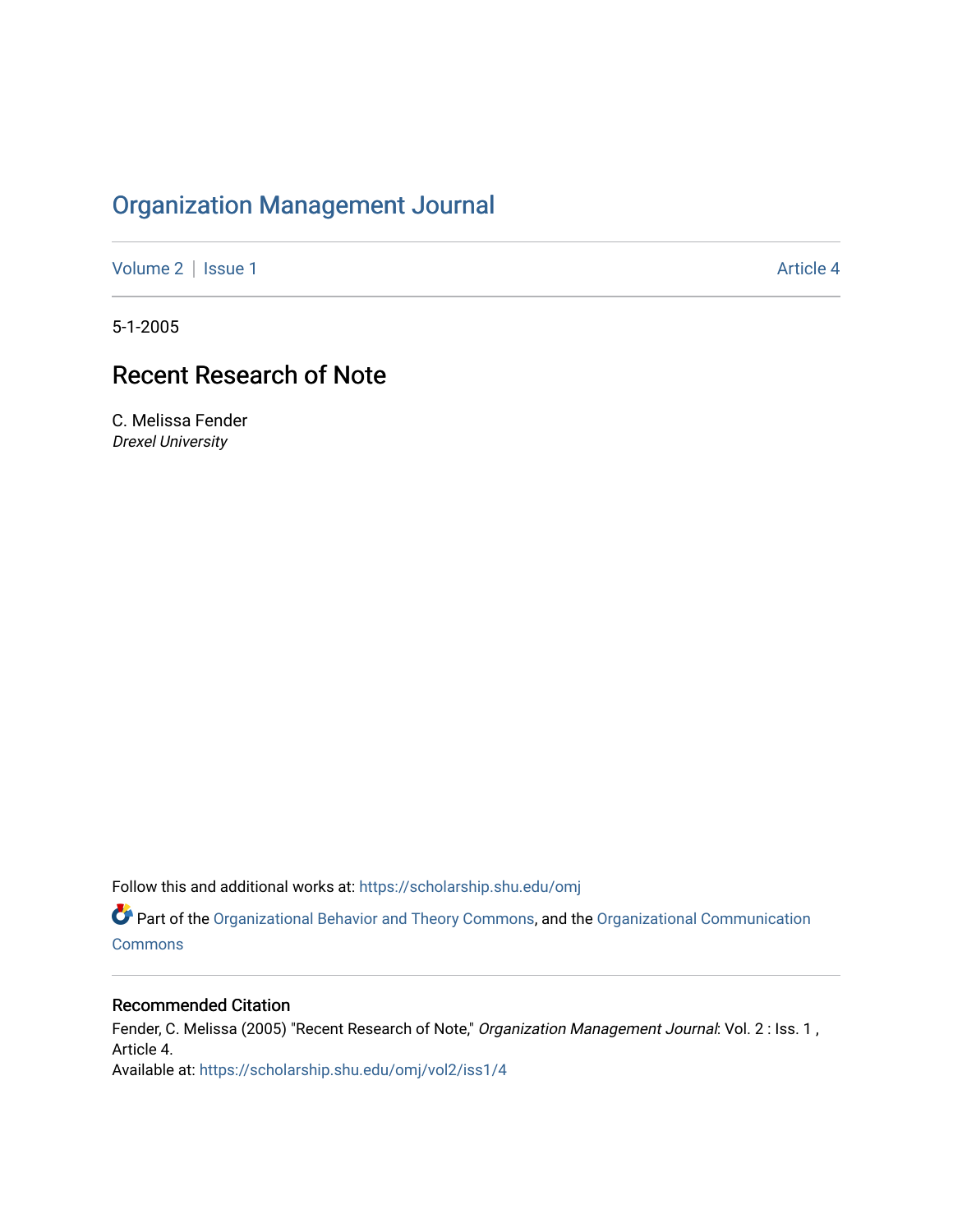Organization Management Journal Linking Theory & Practice 2005 Vol. 2, No. 1, 27-30 © 2005 Eastern Academy of Management ISSN 1541-6518 www.omj-online.org

### **Recent Research of Note**

**'Decision making at different levels of the organization and the impact of new information technology: Two cases from the financial sector'** by Nachoem M. Wijnberg, Jan van den Ende and Onno de Wit in Group and Organization Management, September, 2002, pp. 408–429.

> Summarized and interpreted by [C. MELISSA FENDER](mailto:bluebird@bee.net) Drexel University

Today's information technology is not only proliferating rapidly through all areas of organizations, but carrying with it access to critical information at all levels of these organizations. It is therefore of great interest to determine how information technology can be used to produce better decision making at different levels, and what strategies management should adopt for optimum results. This requires that the types of decisions at each level be thoroughly analyzed.

The authors of this article have identified two different types of decisions – primary and secondary. Primary decisions and their associated criteria are tied to the organization's overall performance, as judged by the stakeholders. These decisions are strategic, and the decision makers shoulder the accountability for the outcomes of these decisions. Secondary decisions affect only parts of the organization but make sense within the context of the primary decisions. Secondary decisions are often operational and their range of influence is limited.

The authors reached back to early management theory to analyze how these decision types came into being. They compared systematic and scientific management. Systematic management arose as organizations grew too large for a single owner to handle. It introduced new technologies of internal communication that enabled management to control and coordinate (Yates, 1989). Summarized data on operational outcomes flowed up to senior management; instructions, executive mandates and operational decision criteria flowed down (Nelson, 1974). As the layers of middle management continued to grow, the necessity for this information flow increased. The focus of systematic management was on primary decision making, and the information flow necessary to support it.

Frederick Taylor's scientific management focused on secondary decisions to create efficiency. In a well-designed Taylorian system, these secondary decisions would align almost seamlessly with organizational strategy. Taylor advocated keeping the primary decision making as high as possible within the organization to remove doubt and inefficiencies at the factory floor level. He proposed that a planning department should be created that would translate the primary decision making criteria into procedures and secondary decision making criteria for lower levels of the organization (Nelson, 1974). This is clearly the precursor to the strategic planning and middle management functions of today.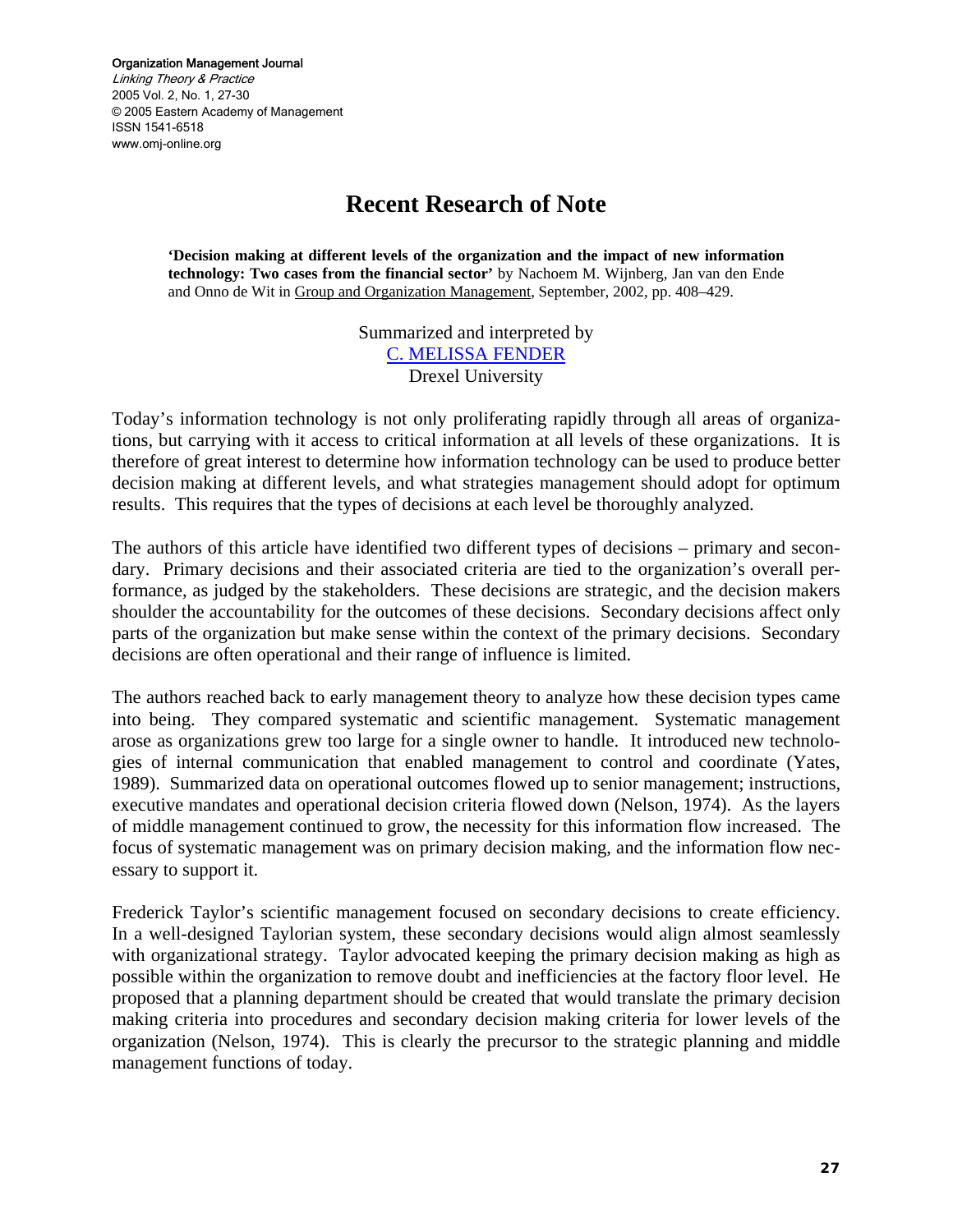From the systematic and scientific management approaches, the authors summarized four specific elements in a decision-making framework.

- 1. "Improvement and formalization of information streams so as to make decision makers more accountable for decisions of the first type.
- 2. Use of the improved information to better coordinate and control the operations of the organization as a whole and especially middle and lower management.
- 3. Creating conditions (e.g., by setting up a planning department) that allow decisions of the second type to be aligned with the relevant decisions of the first type and that allow the alignments as well as the execution of the decisions of the second type top be controlled effectively.
- 4. To put the level at which it becomes necessary to make decisions of the first type as high as possible in the organization." (Wijnberg, van den Ende, and de Wit, 2002)

The authors posit that office technology, including communications and data processing, supports the first two aims. Planning aids support the third aim, and general technology the fourth. They also feel that service organizations, even more than manufacturers, require the first two characteristics for success. Service organizations are highly dependent on their front-line employees as customer interfaces; these employees must make decisions aligned with the primary criteria. Hence, the fourth aim is likely to be counterproductive.

The authors studied two examples from the Dutch banking industry in the 1920s: the Rotterdamsche Bank in Amsterdam and the Postal Cheque and Clearing Service. Both organizations experienced rapid growth and both implemented new technology in roughly the same time period. The outcomes could not have been more different.

In 1920, the rapidly growing Rotterdamsche Bank in Amsterdam (ROBAVER) had 1,430 very overworked employees and faced a declining financial position. Its response was to reorganize work procedures by defining tasks and processes fairly inflexibly. Standardization, streamlining and speed were the order of the day. One of the specific goals was to utilize people to make decisions and use available technology to support efficiency. They added automated moneycounting machines, addressing machines, desk calculators, bookkeeping machines, Dictaphones, and photocopiers. The pinnacle of this technological upgrade was the use of punched card technology to convey financial data.

The information flow created by these innovations enabled management to monitor and control the bank's activities more efficiently and with more up-to-date information. Lower-level employees were empowered to communicate directly with customers, enhancing accountability and making these employees far more aware of their impact on the bank's performance.

Written instructions replaced oral instructions as the bank continued to systematize its operations. A company manual was published for the first time. Documentation began to include organization charts and process charts, clearly demonstrating the growing alignment of operational decision making criteria with the organization's strategy.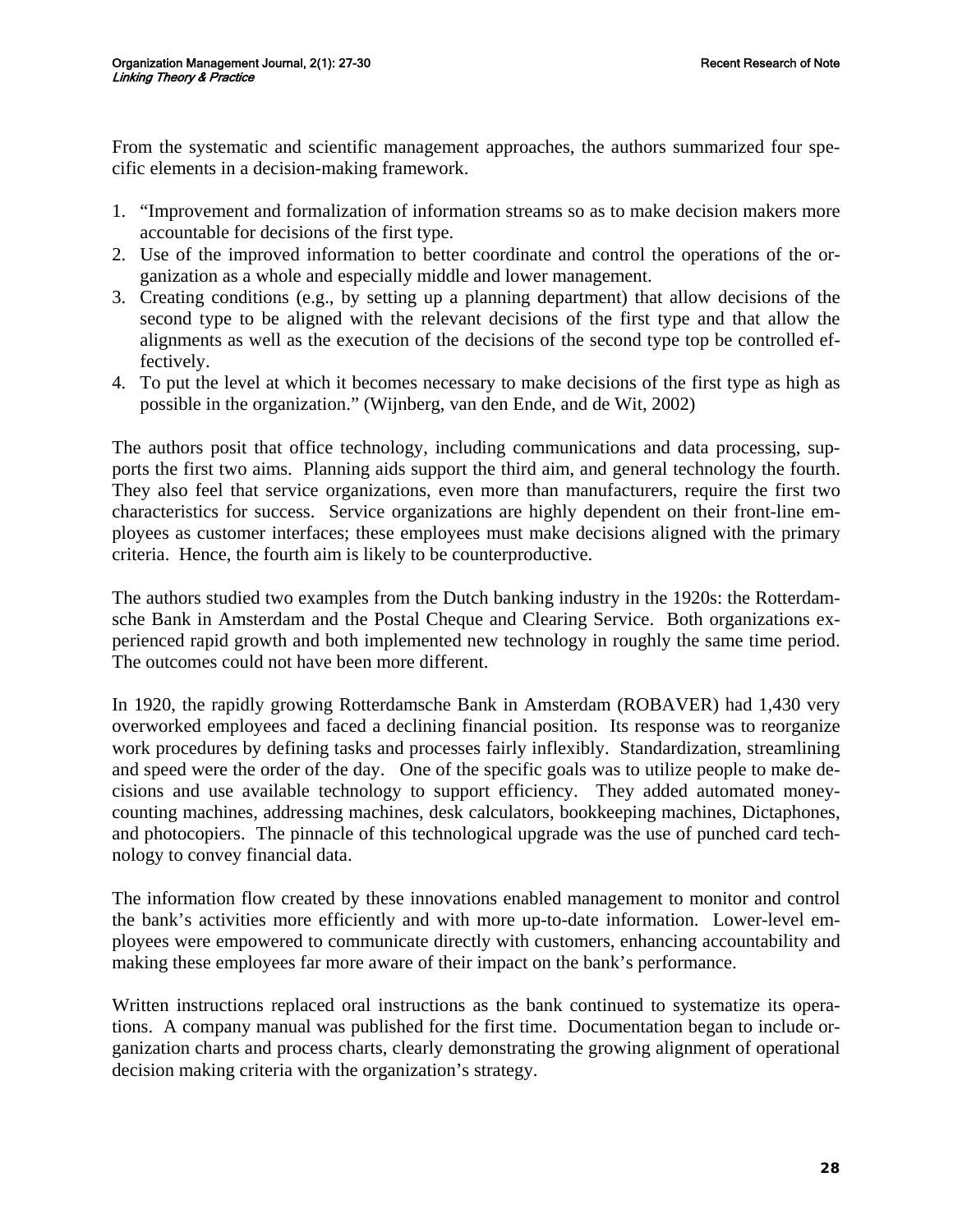In summary, the first three elements of the authors' decision characteristics list were followed, but the fourth was not. In fact, lower-level employees were encouraged to be creative, involved, and to become more accountable for more important decisions.

In contrast, the Postal Cheque and Clearing Service (PCGD), the money transfer service of the Dutch national Post, Telegraph and Telephone Administration, experienced what can only be described as an operational meltdown following its poor implementation of new technology. In order to encourage public use, the organization had been decentralized, and fifty percent of its staff was located in local post offices. The explosive growth in public use caused already strained procedures to break down. Balances between local branches and the central office were frequently off, despite uniformity in processes between them.

In 1922, a newly appointed general manager approached the team that had implemented the punched card system at ROBAVER for advice. By the end of the year, the new technology was installed and a transition was planned for a weekend in August of 1923. Costs for the transition had to be minimized, so no shutdown was planned during the switchover.

The implementation was a fiasco. Technical staffs were not properly trained to maintain the machines. Trained male punch operators were replaced by untrained but lower-paid female staff shortly before implementation; the new staff generated errors on one third of all transactions. No procedures were in places to accurately capture the account balances for the current accounts. Erroneous information was entered for many new transactions. The new general manager authorized the internal control system to be bypassed to gain speed and save cost. Disgruntled customers produced so many complaints that within two months, the PCGD was shut down completely by the minister of Public Works, and it did not reopen for a year.

In terms of the authors' four-part framework, only the fourth was really accomplished. First, information flow in both directions was woefully inadequate. Much of the information that did flow upwards was ignored. The general manager even ignored the advice from the ROBAVER consultants, who told him the implementation was in danger a month ahead. Second, the lack of information flow, accountability, and communications made coordination and control an impossibility. And, the internal control system was abandoned when it was most needed. Third, the technology was treated as a silver bullet that would solve control and alignment problems. No one recognized that the alignment needed to happen before the technology could be successful. However, PCGD was successful in pushing strategic decision making to the very top of the organization. In fact, there seems to have been a complete disconnect between the primary decision makers and the entire rest of the organization.

The authors conclude that the first elements of the four-part framework are conducive to successful technology implementation, but the fourth is not. This implies that carefully applied systematic management is beneficial, but that scientific management must be treated with caution in this environment.

The implications of this article for practice are clear. Technology is *not* a silver bullet that by itself will solve organizational problems. It is merely an enabler for communication, information